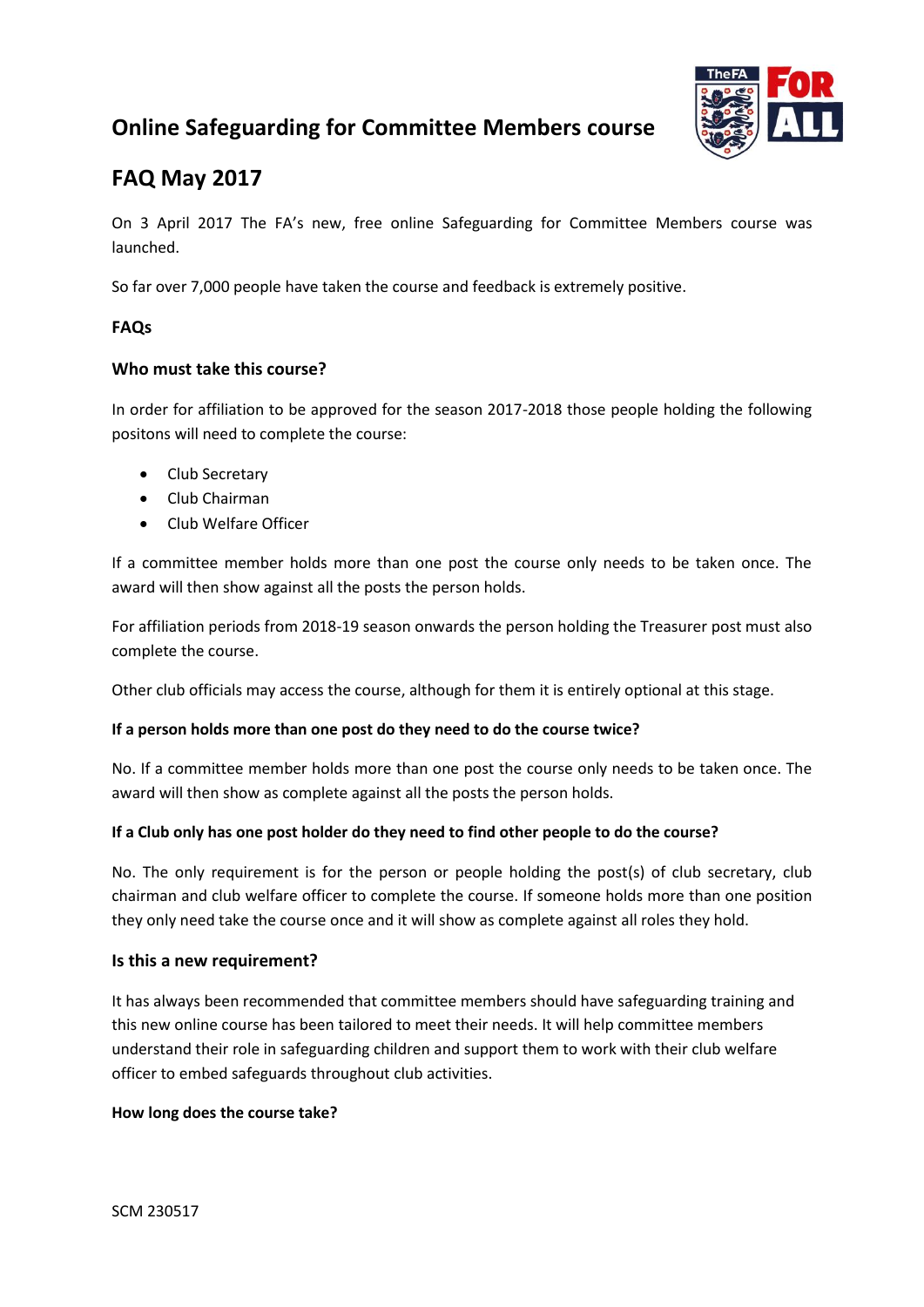This depends on the person taking the course. Most people say it takes about an hour but some spend more time reflecting than others so it could be shorter or longer depending on the post holder.

#### **What does the course cover?**

The content includes a reflection on effective committees, the role of the committee in CRCs and safer recruitment, building a safe club and recognising and reporting harm and abuse.

#### **Who else should be encouraged to do this course?**

All club committee members are encouraged to take this course.

League committee members can take the course if they choose, as this will support them in understanding club requirements.

The course is 'open access' so clubs have the freedom to ensure committee members in different roles can access it.

## **If committee members have taken other safeguarding training do they still need to do this?**

Yes, the person or people holding the secretary, chairperson, and club welfare officer roles (and by 18-19 season the treasurer), must take this course even if they have taken other FA safeguarding training.

While messages are consistent in all safeguarding training these are approached from a different perspective and this course is designed to help the committee work together with a shared understanding.

Please note if a committee member holds more than one post the course only needs to be taken once. The award will then show as complete against all the posts the person holds.

### **Does the course replace any other training?**

The course does not replace any other training. Coaches who are committee members will still need to take the 'How We Support' (Safeguarding Children), two hour course as part of their FA Level 1 in Coaching Football course. They'll also need to keep this safeguarding record up to date if they are a named coach in a Charter Standard Club or are a licensed coaches club member.

Club welfare officers will still need to take their Safeguarding Children Workshop and Welfare Officer Workshop before they can take up post.

#### **Can clubs affiliate before completing this course?**

Clubs can submit their affiliation details but County FAs will not approve affiliation until club secretaries, club chairpersons and club welfare officers have completed the course and this in indicated on the Whole Game System.